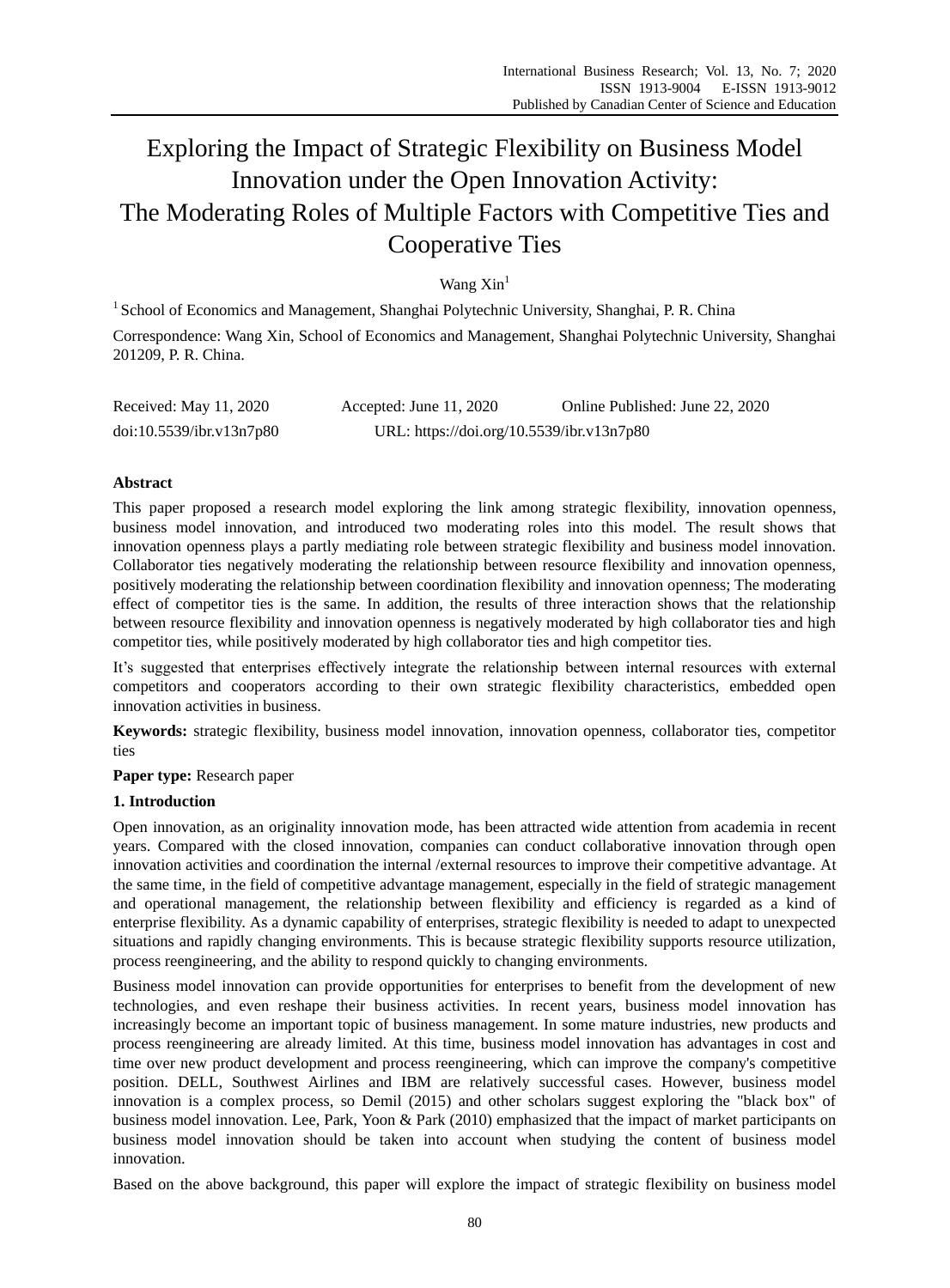innovation based on the open innovation model of enterprises. The impact will be further analyzed from the perspective of market participants. This paper explores how to change the organizational environment to promote business model innovation by using the flexibility of enterprises when facing increasingly difficult to define the competitive and cooperative relationship.

## **2. Literature Review**

Amit & Zott (2010) points out that business model innovation is a process in which enterprises seek new logic in business, create and capture value. Therefore, business model innovation can be a new way to commercialize the existing assets of enterprises, or it can be a business model that is completely different from the existing business. Although there is no definite conclusion on the extent to which the change of the existing business model can be called business model innovation, it is worth mentioning that business model innovation is beyond pure product innovation or service innovation. scholars point out that business model innovation emphasizes creating new sources of value, developing new markets and requiring revision of existing systems. Therefore, business model innovation has great challenges for enterprises (Amit & Zott(2010); Markides(2006)). Scholars such as Chesbrough (2002, 2010) have proposed that enterprises need to overcome some obstacles if they want to achieve successful business model innovation, such as resistance to change within enterprises, and even confusion about the need for change.

In this case, strategic flexibility has become an important ability for enterprises to overcome obstacles to business model innovation. Because strategic flexibility allows companies to flexibly redistribute resources, change or partially adjust their plans or strategies.

Hitt (1998), Zahra (2008) and other scholars believe that strategic flexibility is the source of competitive advantage for enterprises in complex environment. Eisenhardt, Furr and Bingham (2010) regard strategic flexibility as an important dynamic capability of an enterprise, which can become an effective new way for an organization to continuously create and reorganize resources. However, there haven't reach a consensus on the relationship between strategic flexibility and corporate performance. Some scholars believe that strategic flexibility has the characteristics of high investment cost and opportunity cost, so organizations that overemphasize strategic flexibility may lose other opportunities, such as some businesses that can benefit from scale economy. Existing literature shows that strategic flexibility can also reduce corporate performance, short-term profitability and operational efficiency. Zahra (2008) and others believe that strategic flexibility represents the company's willingness to change its original strategy in the face of changes in the external environment and market opportunities or threats. Scholars such as Hitt (1998) and Johnson (2003) point out that the ability of a company to change its strategy in time in a dynamic environment is extremely important to its competitive advantage. Existing literature shows that strategic flexibility is beneficial for companies to perceive changes in the external environment, overcome organizational inertia, redistribute resources, stimulate enterprise creativity and innovation, and develop new business opportunities. From these perspectives, strategic flexibility is conducive to promoting enterprise performance. However, in the literature review, it is also found that many scholars have different views on the role of strategic flexibility to corporate performance promotion, because strategic flexibility will bring high costs, increase business pressure and no corporate strategic focus. In the research of Nadkarni & Narayanan (2007), 225 enterprises distributed in 14 industries were investigated, and it was pointed out that the impact of strategic flexibility on their performance is different in different industries. Other studies show that strategic flexibility promotes firm performance in a high-intensity market environment with uncertain demand and technology.

In the classification research of strategic flexibility, scholars have defined two categories: resource flexibility and coordination flexibility. Resource flexibility refers to the ability of enterprises to identify, acquire and use resources flexibly. This ability can provide other strategic choices for enterprises when they face changes in the competitive environment. Coordination flexibility is defined as maximizing the ability to make use of inherent resources. Scholars believe that resource flexibility is related to the technological level of the company, while coordination flexibility is related to the organizational characteristics of the enterprise. Then, how to realize the synergistic ability of these two strategic flexibility becomes a new research content within the enterprise.

In this context, this paper chooses the open innovation model as the breakthrough point to explore the black box mechanism between strategic flexibility to business model innovation. Existing literature shows that the turbulent market environment promotes enterprises to change from traditional business model to open innovation model (Laursen, K., Salter, A.J., 2014; Sabrina Schneider, Patrick Spieth., 2013). On the one hand, open innovation can promote the interaction of innovation participants and bring many benefits to enterprises, such as accelerating innovation, technology acquisition and resource development. On the other hand, because open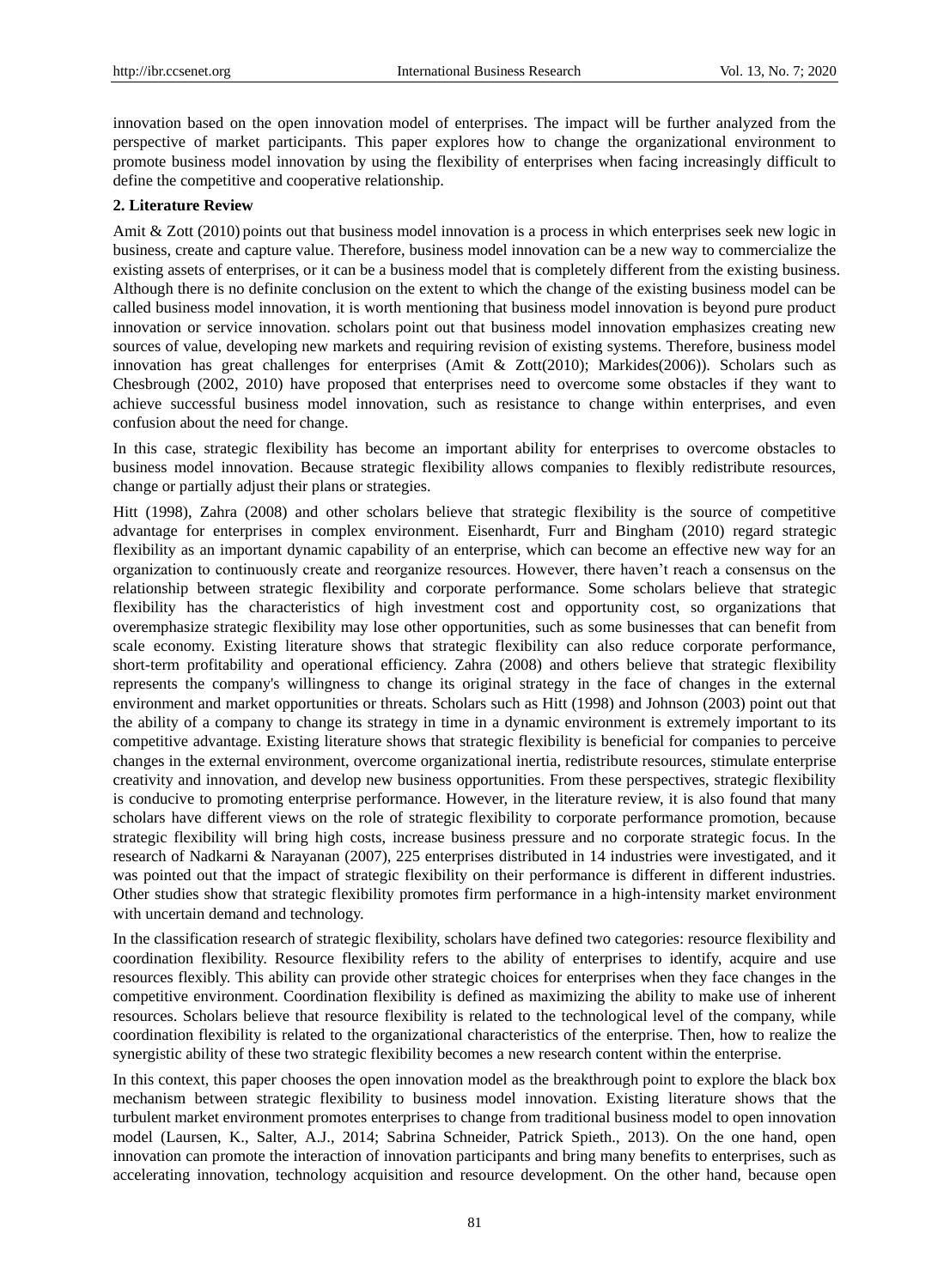innovation needs to establish cooperative relations with different partners, how to obtain useful external resources has become a realistic problem in the management research of open innovation.

Through literature review, we also find that both strategic flexibility and open innovation research need to consider resource allocation and resource flow, which are closely related to market participants. Therefore, in this study, we intend to introduce the concept of "managerial ties" to measure the environmental dynamics faced by enterprises from two aspects: competitor ties and collaborator ties. Guillen (2000) pointed out that manager ties facilitated the acquisition of external knowledge, technology and resources, which in turn facilitated the improvement of existing systems and procedures. Hoffmann & Schlosser (2001); Van de Vrande (2009) further points out that good managerial ties can reduce the time and cost of R&D knowledge within the company, minimize risks and meet the company's need to acquire the knowledge it lacks.

However, it has to be said that in the turbulent market environment, the role of competition and cooperation faced to the enterprises is increasingly difficult to clearly define in reality. Therefore, in this study, we try to explore the impact mechanism of strategic flexibility on business model innovation from the perspective of open innovation model, and explore the multiple impacts of collaborator ties and competitor ties on business model innovation from the perspective of market participants.

# **3. Research Hypothesis**

## *3.1 Strategic Flexibility and Business Model Innovation*

D'Aveni (2010) and Teece (1998) pointed out that the changing external environment has brought continuous innovation demand to enterprises, so enterprises need to establish higher flexibility to meet this innovation demand. Business model innovation is an enterprise's response to changes in its environment on the basis of expectations. This point can be seen in Teece's view of dynamic capabilities: capabilities enable enterprises to capture opportunities and threats related to the environment in time, then enterprises can gain competitive advantage by expanding, changing, redistributing or modifying existing resources.

In the past, many researches on business models were discussed from the perspective of enterprise strategy. Strategic flexibility is the ability of enterprises to identify changes in the external environment, to quickly invest resources in response to changes in behavior and actions, and to use resources freely. It includes not only the passive adaptation of enterprises to external environment, but also the ability of enterprises to change organizational environment by actions. Therefore, in this study, we will study business model innovation from the perspective of strategic flexibility. Sanchez (1995, 1996) divides strategic flexibility into resource flexibility and coordination flexibility. Resource flexibility focuses on the technological characteristics of enterprise resources, which is mainly manifested in the flexibility of the switching of specific resources in different departments and uses. Sanchez's research also summarizes several characteristics of resource flexibility, such as time cost of resource conversion and scope of resource transformation. Coordination flexibility is related to the organizational characteristics of enterprises, which is reflected in the process of resource coordination and excavation between enterprises or between internal and external enterprises. It can be seen that the difference between resource flexibility and coordination flexibility is that resource flexibility focuses on the scope of use of a specific technical attribute resources, while coordination flexibility focuses on the organization's ability to explore, integrate and utilize resources. Due to the different emphasis of resource flexibility and coordination flexibility, their impact on business model innovation may also be different.

Whether resource flexibility pays attention to resource flexibility in use or coordination flexibility pays attention to resource coordination among organizations, these are conducive to overthrowing the past business thinking, creating and capturing new value.

Based on this, this study proposes hypotheses:

H1: Strategic flexibility (resource flexibility, coordination flexibility) has a direct impact on business model innovation.

H1a: Resource flexibility has a direct impact on business model innovation.

H1b: Coordination flexibility has a direct impact on business model innovation.

#### *3.2 The Mediating Role of Innovation Openness*

In the study of the relationship between openness and performance, the conclusions are not consistent. Some conclusions show that openness has a positive impact on corporate performance. Some conclusions show that openness may increase the risk of imitation, so the impact on performance is negatively correlated (Laursen., Salte, 2006). Other scholars have found that this is related to the degree of open innovation, and different types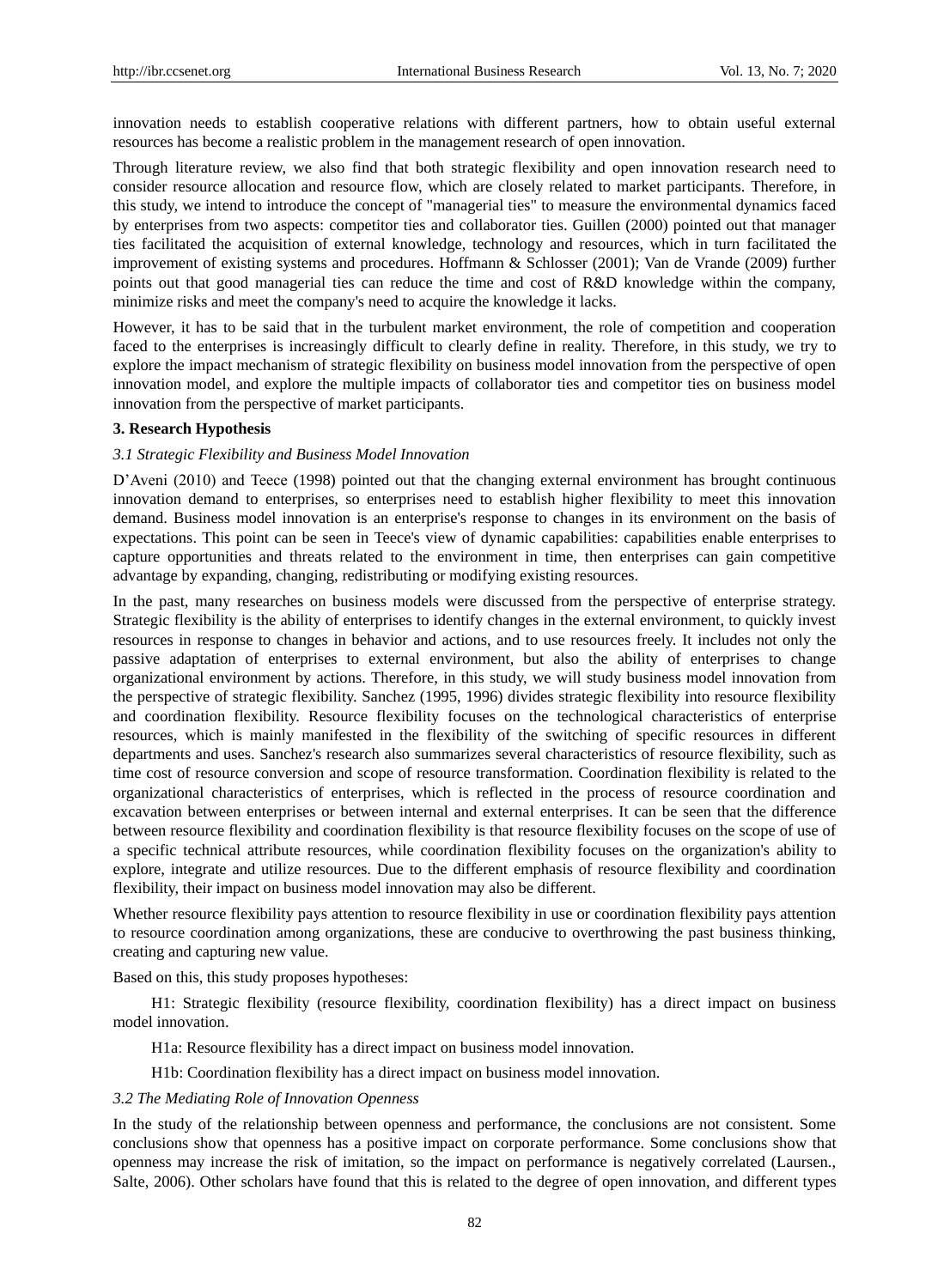of participation have different effects on enterprise performance. Katila & Shane (2005) found that when an enterprise needs to seek external knowledge, the organization makes strategic choices on the type of its partners, so as to acquire the knowledge and technology needed, promote the performance. Most of these studies focus on manufacturing industry.

Research shows that companies can stride across the boundaries of space (geography), organization and technology when engaging in external search and collaboration. However, it is unclear how effective across a variety of boundary search and company search results in the creation of value, such as how to use different types of innovation partners provide support for the innovation of enterprises. On the other hand, there is a need for appropriate knowledge exchange between organizations. Excessive or insufficient knowledge exchange will make organizations lose their ideal partners. This is because in the process of innovation, openness is to facilitate the search of external knowledge or resources, but at the same time, internal knowledge needs to be protected from being duplicated by other enterprises. Therefore, appropriate openness can play a beneficial role in enterprise innovation.

Strategic flexibility emphasizes the allocation and coordination of resources, and openness is conducive to the acquisition of resources and technology needed by enterprises, then impact on innovation.

Based on this, this study proposes hypotheses.

H2: Strategic flexibility (resource flexibility, coordination flexibility) can influence business model innovation through innovation openness.

H2a: Resource flexibility can influence business model innovation through innovation openness.

H2b: Coordination flexibility can influence business model innovation through innovation openness.

## *3.3 The Moderating Effect of Collaborator Ties and Competitor Ties*

Competitor ties and collaborator ties are two parts of managerial ties. Manager ties refers to the activities of executives with the outside world and the effects of such cross-border activities on enterprises. Some scholars believe that managerial ties are part of social capital and social exchange. Research shows that companies with strong management ties will have more opportunities to reach their ideal business partners and more access to external information and resources. Based on the research background, this study focuses on how the manager ties moderating the process from strategic flexibility to the business model innovation in the context of open innovation.

Collaborator ties mainly refers to the enterprise management with suppliers and customers. Takeishi (2001) points out that the relationship management between suppliers and customers is very important for knowledge development, transfer and resource scheduling. Suppliers can provide the necessary information and related technologies for enterprises, and enterprises can access more suppliers through some suppliers. Similarly, through customer relationship management, suppliers can also bring their own innovations to the market directly. Since the management relationship between suppliers and customers is mainly based on personal trust, so Shanxing Gao & Kai Xu & Jianjun Yang (2008) pointed this cooperation will promote innovation in a long-term and stable way.

The purpose of establishing links between companies and competitors is to reduce some uncertainties in competitive activities. Knowledge exchange with competitors provides an effective way to rapidly improve production efficiency, quality control and product innovation. This kind of communication can be said to be a convenient channel for knowledge exchange between enterprises, which can shorten the development cycle of new products (Peng & Luo, 2000).

Ebersberger (2012) points out that companies search among customers, customers and competitors to improve their understanding of the market direction changes, and to find possible solutions or new directions of development among universities, research institutions, suppliers and competitors. Lazzarotti (2011) points out that the company's openness varies with the innovation process, the degree of innovation ideas and the progress of commercial development. Faems (2005) points out that vertical partners in the value chain, such as suppliers and customers, cooperate with them to help enterprises develop applied projects. Cooperating with suppliers can reduce the cost of product development. Some studies also show that firms look for suppliers outside their own industries to seek innovation opportunities. Grimpe & Sofka (2009) studied non-high-tech industries and found that cooperation between enterprises and customers can also bring benefits to enterprises. Foss, Laursen & Pedersen (2011) assumes that there is a positive correlation between customer collaboration and innovation performance, but regretfully there is not enough evidence to support this hypothesis in the article. Schamberger, Cleven & Brette (2013) also assumes that the cooperation between companies and customers and suppliers can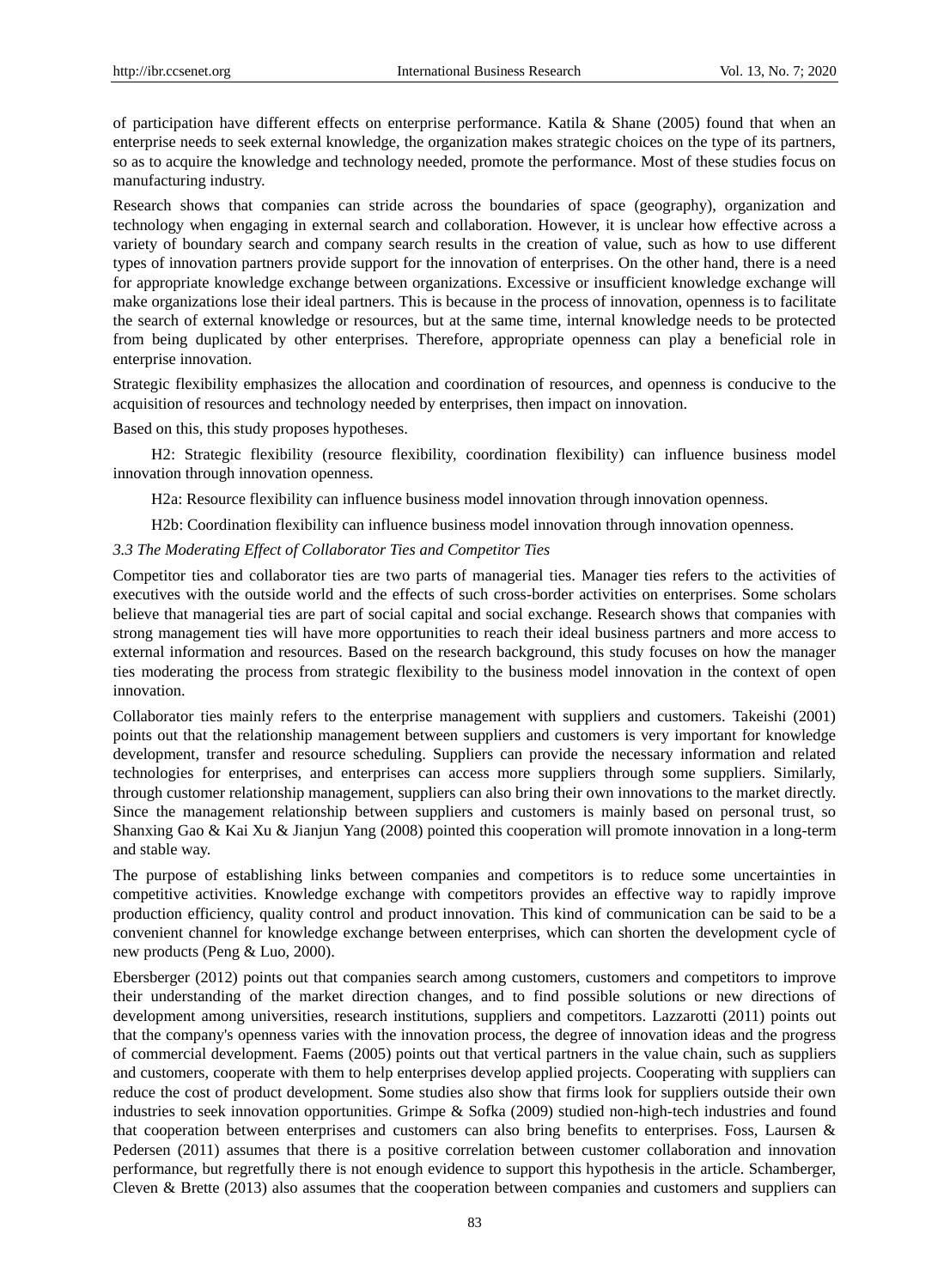actively promote the enterprises' research capabilitie, but this research hypothesis has not been supported by empirical evidence. Veugelers & Cassiman (1999) found that competitors can also bring new external knowledge to enterprises, such as shared patents as innovative products. Further, Schamberger, Cleven & Brette (2013) studies also attempt to show that cooperation with competitors is negatively related to the enterprise's exploratory research projects, but positively related to the enterprise's exploitative research projects.

Based on the above research review, considering the factor of innovation openness, we find that in the current business situation, the evolution of cooperative-competition relationship is becoming more and more complex. From the perspective of resource view, we assume that resource flexibility and coordination flexibility within an enterprise can have different impacts on business model innovation through enterprise's open innovation activities, but in this process, the competitive relationship between the enterprise and its competitors and the cooperative relationship with upstream and downstream enterprises and even customers have a certain depth or breadth degree to the enterprise's innovation openness. In the modern business environment, sometimes competition and cooperation are also transforming each other. As mentioned above, there is not only cooperation but also competition between enterprises and suppliers or customers. Even sometimes competition is more than cooperation between them. At the same time, enterprises can also cooperate extensively with competing enterprises in the same industry. In many cases, cooperation is more than competition. Therefore, this study attempts to explore how the competitive-cooperative relationship of enterprises in the modern business environment essentially adjusts the impact of strategic flexibility on business model innovation. Based on this, the following research hypotheses are proposed.

H3: Strategic flexibility (resource flexibility, coordination flexibility) is moderated by collaborator ties, which influences business model innovation through innovation openness in the first half process.

H3a: Resource flexibility is moderated by collaborator ties, which influences business model innovation through innovation openness in the first half process.

H3b: Coordination flexibility is moderated by collaborator ties, which influences business model innovation through innovation openness in the first half process.

H4: Strategic flexibility (resource flexibility, coordination flexibility) is moderated by competitor ties, which influences business model innovation through innovation openness in the first half process.

H4a: Resource flexibility is moderated by competitor ties, which influences business model innovation through innovation openness in the first half process.

H4b: Coordination flexibility is moderated by competitor ties, which influences business model innovation through innovation openness in the first half process.

H5: Strategic flexibility (resource flexibility, coordination flexibility) is moderated by (collaborator ties \*competitor ties), which influences business model innovation through innovation openness in the first half process.

H5a: Resource flexibility is moderated by (collaborator ties \*competitor ties), which influences business model innovation through innovation openness in the first half process.

H5b: Coordination flexibility is moderated by (collaborator ties \*competitor ties), which influences business model innovation through innovation openness in the first half process.

## *3.4 Research Model*

Based on the theory of dynamic capability, resource endowment and open innovation, this study draws the research model of Figure 1 as below. According to the model, it is assumed that strategic flexibility can directly influence business model innovation, and can also influence business model innovation through related open innovation activities. Therefore, it is considered that innovation openness is a part of mediating role in this model. Secondly, it is assumed that not only the relationship between competitors and partners will have a moderating effect on the model, but also the cross-influence of competition and cooperation will have a moderating effect on the model in the first half of the process.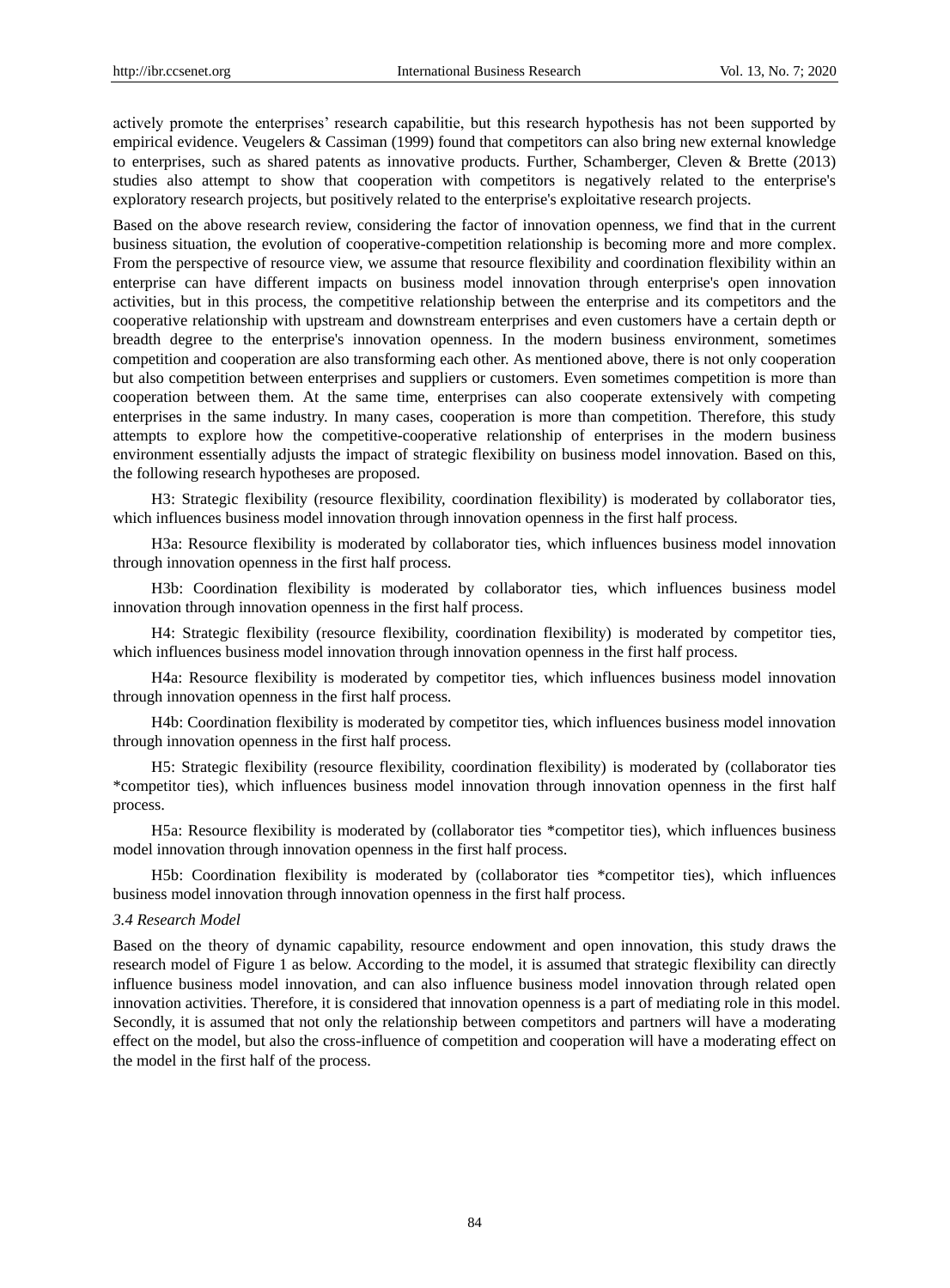

Figure 1. Research Model

## **4. Research Methods**

#### *4.1 Sample Selection*

In order to verify the theoretical hypothesis put forward in this study, an initial questionnaire was designed by referring to the relevant literature. All the concepts in the questionnaire were selected from the mature scale provided in the literature. Based on this, a preliminary survey was conducted. According to the results of the preliminary survey and considering the real situation, some sentences of the items were adjusted. The final research data are selected from the questionnaire survey results of modern service-oriented enterprises in the Yangtze River Delta region from September 2017 to May 2018. Among them, 300 questionnaires were distributed, 258 questionnaires were retrieved and 236 valid questionnaires were valid.

Because the research subject of this study includes knowledge management, we choose modern service-oriented enterprises as the research object, and select knowledge-intensive services enterprises, online tourism platform enterprises and internet financial enterprises as the research object. Sample basic information as shown in Table 1, in the enterprise age, the establishment of 2-5 years is most, in the company size, the majority is 100-500 staff, and enterprises in the industry are mostly in the growth stage.

| Features                   | classification   | Proportion % |
|----------------------------|------------------|--------------|
|                            | $\leq 2$         | 8.593        |
|                            | $2 - 5$          | 34.218       |
| Enterprise Age             | $5-10$           | 24.343       |
| (year)                     | $10 - 15$        | 22.762       |
|                            | $\geqslant$ 15   | 10.084       |
|                            | $\leq 100$       | 12.205       |
|                            | 100-500          | 33.825       |
| <b>Enterprise Size</b>     | 501-1000         | 17.532       |
| (staff)                    | 1001-1500        | 22.351       |
|                            | 1501-2000        | 7.593        |
|                            | $\geqslant$ 2000 | 6.494        |
|                            | Starting stage   | 25.647       |
| The Industry Stage of Main | Growth stage     | 45.775       |
| <b>Business</b>            | Maturity stage   | 24.232       |
|                            | Recession stage  | 4.328        |

Table 1. Sample Basic Information

## *4.2 Variable Measurement*

All items were answered on a five-point Likert scale.

Independent variables: The scale of resource flexibility and coordination flexibility was taken from the study of Sanchez (1995, 1996).

Moderating variables: The scale of collaborator and competitor linkages was taken from Peng & Luo (2000).

Mediating variables: The scale of innovation openness is based on Laursen & Salter's research (2006, 2014), which is measured in both breadth and depth.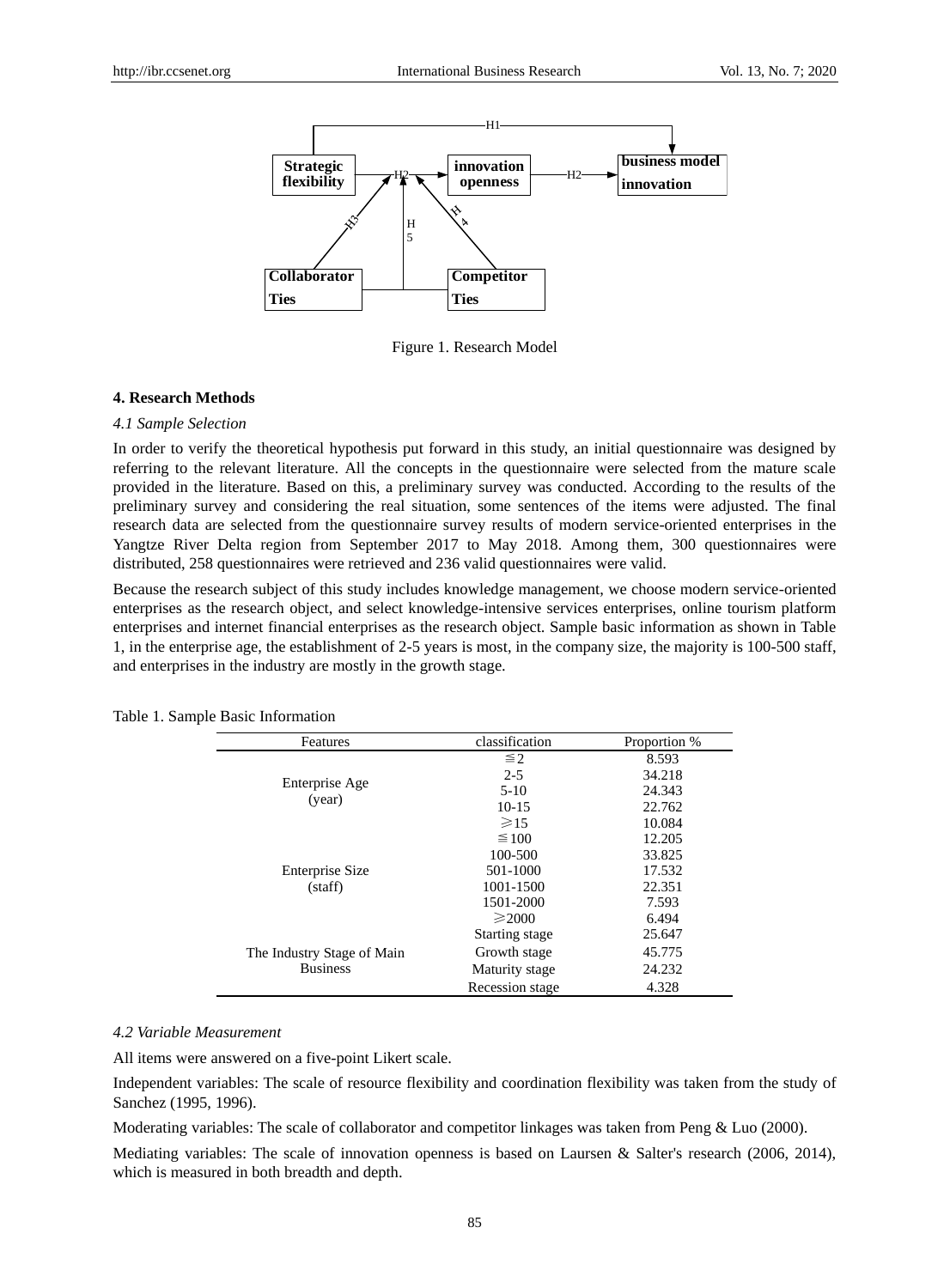Dependent variables: Business model innovation is measured from the perspectives of value, profit model and business model, according to Sabrina Schneider (2013).

Control variables: Enterprise age is calculated by calculating the survival time of the enterprise when the survey is carried out, and its natural logarithm is taken to ensure the normal distribution. Enterprise size is the natural logarithm of the total number of employees. The type of enterprise ownership is a fictitious variable (state-owned enterprises are marked 1, non-state-owned enterprises are marked 0).

# **5. Date Analysis**

## *5.1 Reliability and Validity Analysis*

We use SPSS software to test the latent variables' reliability and do validity analysis, found that all of the measurement in the structure factor load read was greater than 0.5, the variance of all factor corresponding explanations are higher than 50 per cent, so it can be identified, the test dimension has good convergent validity.

As shown in Table 2, the factor loads of each measurement index ranged from 0.599 to 0.851, all of which were greater than 0.5, and the Cronbach's alpha values of all variables were greater than 0.8, which indicated that the reliability was good; the percentage of explanatory variance (AVE) was greater than 0.5, indicating that the aggregation validity of the scale was good. In addition, the confirmatory factor analysis using AMOS shows that the measurement model fits well with the data.  $(x^2=559.814, df=335, \chi^2/df=1.671, IFI=0.903, CFI=0.901,$ RMSEA=0.077)

| Variable                                                                                        | Dimension                                                    | Measurement Item                                                                                                                     | Factor<br>Loading | <b>AVE</b> |  |  |
|-------------------------------------------------------------------------------------------------|--------------------------------------------------------------|--------------------------------------------------------------------------------------------------------------------------------------|-------------------|------------|--|--|
| <b>Strategic</b><br>flexibility                                                                 |                                                              | The company's main resources have a wide<br>range of alternative uses;                                                               | 0.816             |            |  |  |
| Sanchez,                                                                                        |                                                              | The company's main resources are less difficult<br>to change use;                                                                    | 0.758             |            |  |  |
| (1995, 1997);<br>Zhou & Wu,<br>(2010)                                                           | <b>Resource</b><br><b>Flexibility</b><br>$(Chobach's\alpha=$ | The company's main resources can be allocated<br>the development,<br>manufacturing<br>and<br>to<br>diversification of product lines; | 0.804             | 0.6103     |  |  |
|                                                                                                 | 0.914)                                                       | The time required to switch the primary<br>resource used to the alternative resource is<br>short:                                    | 0.665             |            |  |  |
|                                                                                                 |                                                              | The cost of switching the main resources used<br>to alternative resources is inexpensive;                                            | 0.849             |            |  |  |
|                                                                                                 |                                                              | Internal units often collaborate to find new uses<br>for internal resources;                                                         | 0.743             |            |  |  |
|                                                                                                 | Coordination<br><b>Flexibility</b>                           | Companies often find new resources or new<br>combinations of existing resources;                                                     | 0.599             | 0.576      |  |  |
|                                                                                                 | (Cronbach'sa=<br>0.877)                                      | Companies often seek new resources through<br>communication between departments;                                                     | 0.817             |            |  |  |
|                                                                                                 |                                                              | Companies often find new resources or new<br>combinations of external resources;                                                     | 0.851             |            |  |  |
| <b>Innovation Openness</b><br>Laursen & Salter<br>(2006, 2014)<br>(Cronbach's $\alpha$ = 0.935) |                                                              | The company has established cooperative<br>relations with many enterprises in the core<br>business circle:                           | 0.752             |            |  |  |
|                                                                                                 |                                                              | The company has established cooperative<br>relations with many enterprises outside the core<br>business circle;                      | 0.803             |            |  |  |
|                                                                                                 |                                                              | The company has established cooperative<br>scientific<br>relations with<br>research<br>many<br>organizations;                        | 0.648             | 0.548      |  |  |
|                                                                                                 |                                                              | The company has established partnerships with<br>more government agencies or non-profit<br>organizations;                            | 0.737             |            |  |  |
|                                                                                                 |                                                              | Companies often work with multiple external<br>organizations at the same time;                                                       | 0.731             |            |  |  |
|                                                                                                 |                                                              | Companies can quickly analyze and understand<br>market changes;                                                                      |                   |            |  |  |
|                                                                                                 |                                                              | Companies can seek new market opportunities.                                                                                         | 0.837             |            |  |  |
| <b>Business Model Innovation</b>                                                                |                                                              | The company's business model is novel in the                                                                                         | 0.725             | 0.553      |  |  |

Table 2. Reliability and validity of the scale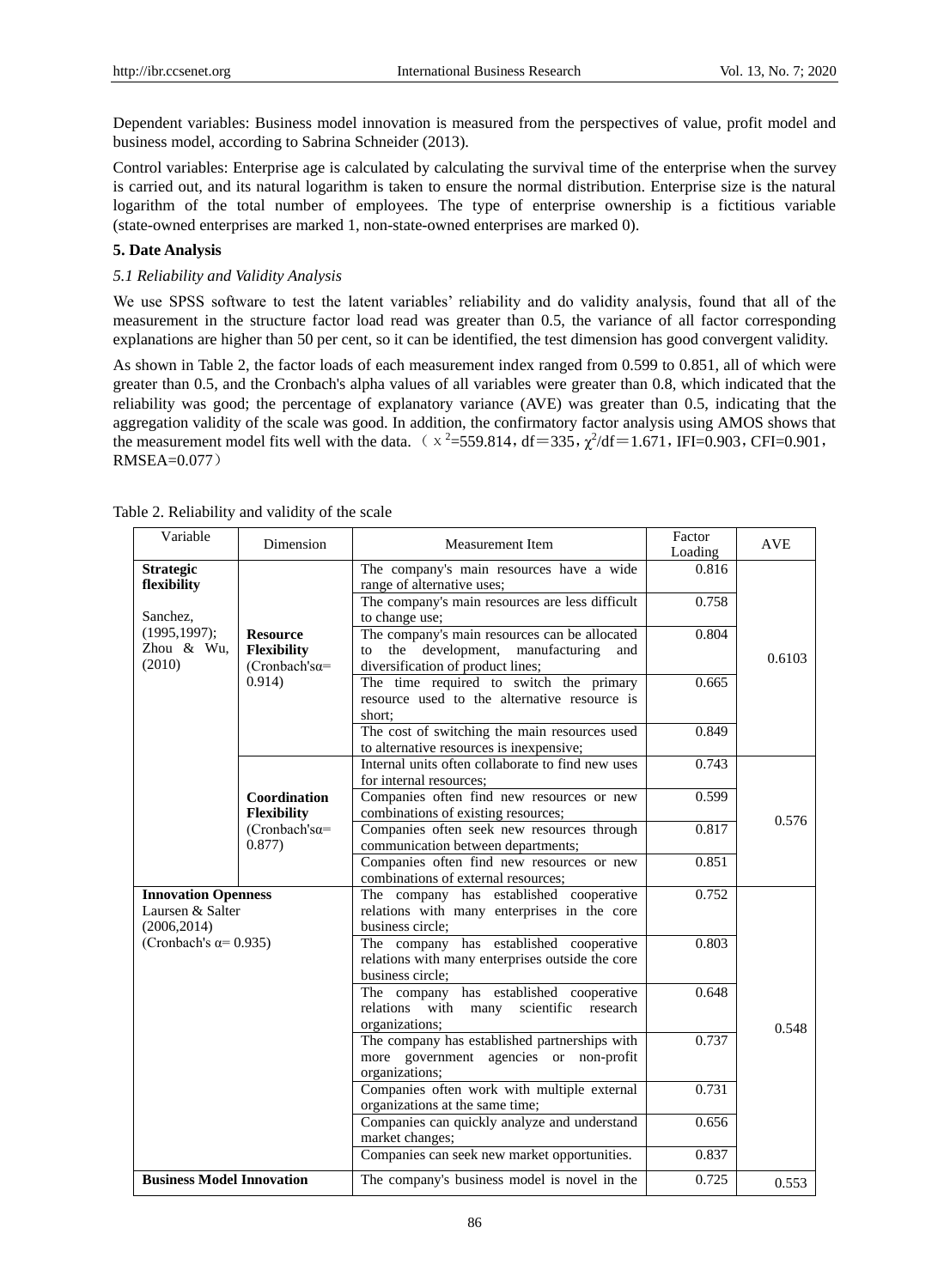| Sabrina Schneider                                  | market:                                                                                                             |       |       |
|----------------------------------------------------|---------------------------------------------------------------------------------------------------------------------|-------|-------|
| (2013)<br>$(Cronbach's\alpha = 0.896)$             | The company's business model contains new<br>ideas and values;                                                      | 0.662 |       |
|                                                    | The company's business model introduces new<br>management processes and service modes;                              | 0.776 |       |
|                                                    | The company's business model introduces new<br>management processes and service modes;                              | 0.776 |       |
|                                                    | The company's business model provides<br>value-added products or services;                                          | 0.773 |       |
| <b>Collaborator Ties</b><br>Peng & Luo, $(2000)$ ; | in<br>The<br>company has invested<br>heavily<br>establishing relationships with suppliers;                          | 0.771 |       |
| Li et al., $(2011)$<br>$(Cronbach's\alpha=0.891)$  | The company believes it important to cultivate<br>and maintain a good relationship with suppliers;                  | 0.842 |       |
|                                                    | The company has invested heavily in building<br>relationships with customers;                                       | 0.665 | 0.596 |
|                                                    | The company believes it important to cultivate<br>and maintain good relations with customers.                       | 0.800 |       |
| <b>Competitor Ties</b><br>Peng & Luo, $(2000)$ ;   | company has invested heavily<br>in<br>The<br>establishing relationships with its competitors;                       | 0.844 |       |
| Li et al., (2011)<br>(Cronbach's $\alpha$ = 0.823) | The company ensures that it has a close<br>relationship with its competitors;                                       | 0.635 | 0.598 |
|                                                    | The company believes that it is important to<br>cultivate and maintain a good relationship with<br>its competitors. | 0.824 |       |

Then, the main variables were tested by descriptive statistics, as shown in Table 3. Table 3 is about the mean, standard deviation and correlation coefficient matrix of each variable. As can be seen from Table 3, the correlation coefficient between the independent variables is less than 0.7, so there is no multicollinearity. The square root of the variance on the diagonal is larger than the correlation coefficient of the same column, which satisfies the requirement of the discriminant validity. We further calculated the variance expansion factor (VIF). The results show that the VIF of each variable is less than 10, excluding the influence of multiple collinearity.

|                                  | M     | <b>SD</b> |           |           | 3         | 4         |           | 6        |           | $\circ$   | 9 |
|----------------------------------|-------|-----------|-----------|-----------|-----------|-----------|-----------|----------|-----------|-----------|---|
| 1. Resource Flexibility          | 3.556 | .099      | (0.781)   |           |           |           |           |          |           |           |   |
| 2. Coordination Flexibility      | 3.450 | 1.092     | $0.411**$ | (0.759)   |           |           |           |          |           |           |   |
| 3. Collaborator Ties             | 3.798 | 1.025     | $0.275**$ | $0.253**$ | (0.772)   |           |           |          |           |           |   |
| 4. Competitor Ties               | 3.731 | .060      | $0.209**$ | $0.244**$ | $0.297**$ | (0.774)   |           |          |           |           |   |
| 5. Innovation Openness           | 3.492 | .088      | 0.089     | 0.075     | $0.244**$ | $0.204**$ | (0.740)   |          |           |           |   |
| 6. Business Model Innovation     | 3.551 | 1.064     | $0.297**$ | $0.296**$ | $0.282**$ | $0.212**$ | $0.346**$ | (0.744)  |           |           |   |
| 7. Enterprise Age                | 1.766 | 0.888     | 0.02      | 0.091     | 0.132     | 0.097     | $-0.078$  | $-0.018$ |           |           |   |
| 8. Enterprise Size               | 5.310 | 1.178     | 0.103     | 0.134     | 0.139     | 0.148     | $-0.003$  | 0.054    | $0.537**$ |           |   |
| 9. Types of Enterprise Ownership | 0.202 | 0.403     | 0.1       | 0.064     | 0.158     | 0.094     | 0.031     | $-0.067$ | $0.427**$ | $0.673**$ |   |

Table 3. Summary statistics of the main variables

Notes: Diagonal is the square root of the variance. \*\*p<0.01

## *5.2 Testing the Mediating Effect with Moderating Effect*

SPSS22.0 software was used to test hypothesis by multiple linear regression. In order to avoid multiple collinearity problems, independent variables and moderate variables are centralized before the product term is tested, the test results are shown in Table 4.

## **Testing the Mediating Effect**

In this part, SPSS software was used to divide the analysis into eight models to test the mediating effect with moderating effect. The hypothesis testing models are listed in Table 4, in which Model 1 and Model 6 are the basic models with only control variables.

According to Baron's and Kenny's test steps, we first examine the mediating role of innovation openness.

(1) To test the direct effect of resource flexibility and coordination flexibility on business model innovation, independent variable (resource flexibility and coordination flexibility) is added to the basic model 6 to get model 7, which is used to test hypothesis H1.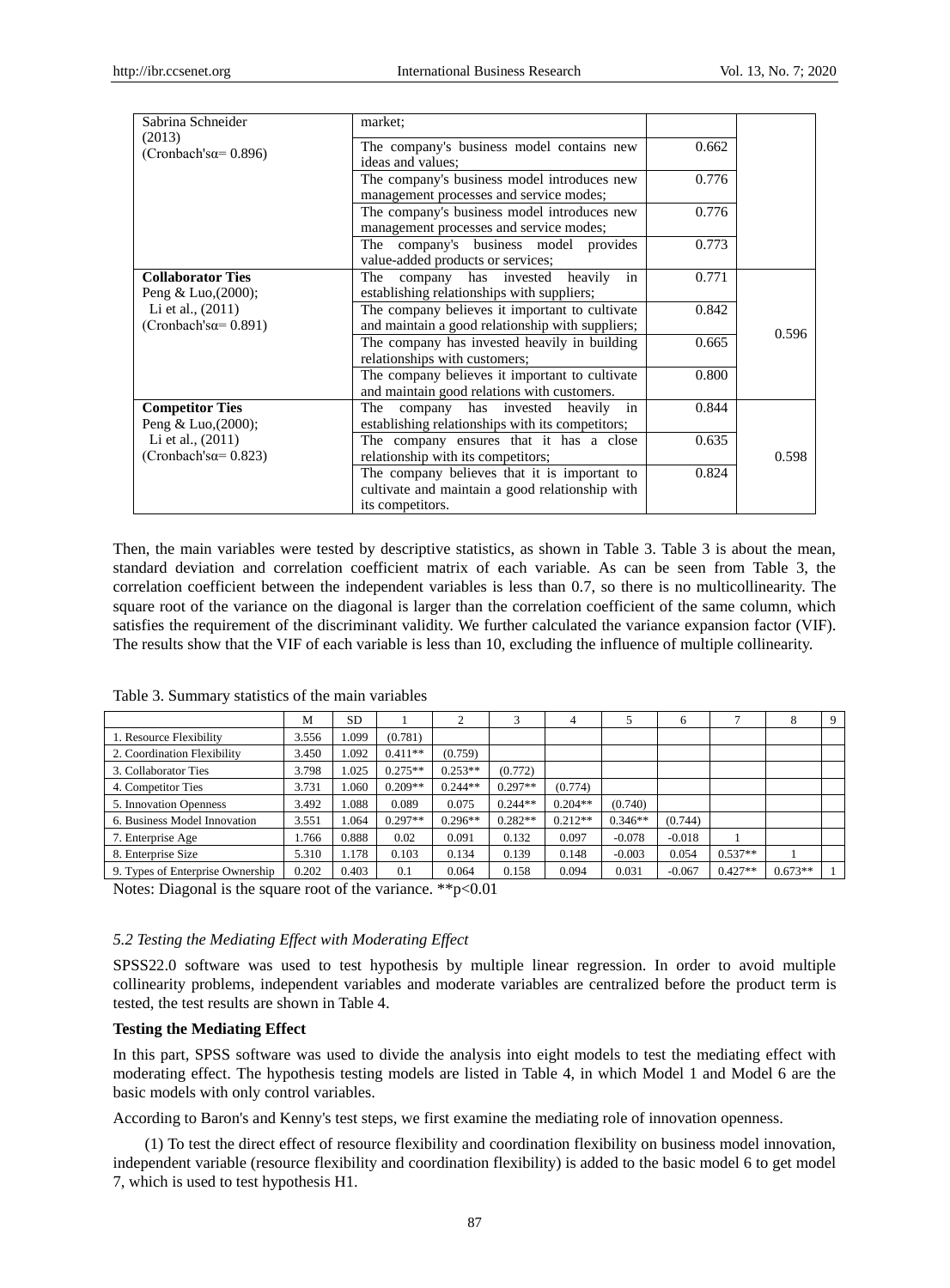As shown in model 7,  $R^2$ =0.699, adjusting  $R^2$ =0.683, F =43.581 (P < 0.001); The test results prove that the research hypothesis H1, H1a and H1b: strategic flexibility (resource flexibility, coordination flexibility) has a direct positive impact on business model innovation ( $\beta_{\text{resource flexibility}} = 0.443$ , P < 0.001,  $\beta_{\text{coordination flexibility}} = 0.404$ ,  $P \leq 0.001$ .

(2) To test the impact of strategic flexibility on innovation openness. On the basis model 1, strategic flexibility (resource flexibility and coordination flexibility) is added to get model 2. Innovation openness is taken as dependent variable, and independent variables such as resource flexibility, coordination flexibility and control variables are regressed. The result is  $R^2=0.643$ , adjusting  $R^2=0.624$ ,  $F=33.844$  (P < 0.001). It shows that there is a significant positive correlation between strategic flexibility and innovation openness ( $\beta_{\text{resource flexibility}} = 0.555$ , P  $\leq 0.001$ ,  $\beta_{\text{coordination flexibility}} = 0.2444$ , P $\leq 0.01$ ).

(3) To examine the mediating role of innovation openness between strategic flexibility and business model innovation. Model 8, based on model 7, uses the mediating variable "innovation openness" as an independent variable to make a regression test. The result is  $R^2=0.758$ , adjusting  $R^2=0.743$ , F=48.658 (P < 0.001). The test results prove that the mediating effect of innovation openness is exists. H2, H2a, H2b are verified. Compared with model 7, after introducing "innovation openness", there is still a significant positive correlation between resource flexibility, strategic flexibility and business model innovation ( $β_{\text{resource flexibility}} = 0.216$ ,  $P < 0.01$ ,  $\beta$ coordination flexibility =0.304, P < 0.01). Therefore, the mediating role in judging innovation openness is a partial intermediary role.

## **Testing the Moderating Effect**

To examine the moderating role of collaborator ties and competitor ties in strategic flexibility to innovation openness. Model 3 adds collaborator ties and competitor ties as independent variables on the basis of model 2, and model 4 adds interaction items on the basis of model 3. The interaction terms(resource flexibility \*collaborator ties) is significant negative ( $\beta$ =-0.176, p<0.01). The interaction terms (coordination flexibility \*collaborator ties) is significant positively ( $\beta$ =0.097, p<0.1). Therefore, H3, the moderating role of collaborator ties is supported. Specifically, the collaborator ties negatively moderating the first half of the impact of resource flexibility on business model innovation through innovation openness; and positively moderating the first half of the impact of coordination flexibility on business model innovation through innovation openness.

The interaction terms(resource flexibility \* competitor ties) is significant negative ( $\beta$ =-0.11, p<0.05). The interaction terms (coordination flexibility \* competitor ties) is significant positively ( $\beta$ =0.109, p<0.05). Therefore, H4, the moderating role of competitor ties is supported. Specifically, the competitor ties negatively moderating the first half of the impact of resource flexibility on business model innovation through innovation openness; and positively moderating the first half of the impact of coordination flexibility on business model innovation through innovation openness.

## **Testing the Interaction Effect**

In order to further verify the impact of collaborator ties, competitor ties and strategic flexibility on innovation openness, model 5 takes innovation openness as dependent variable, In order to further verify the impact of collaborator ties, competitor ties and strategic flexibility on innovation openness, model 5 takes innovation openness as dependent variable, and conducts regression tests on three interactions of independent variables, moderate variables, independent variables \* moderate variables, moderate variables 1\* moderate variables 2 and independent variables \* moderate variables. The three interactive item is significantly correlated with innovation openness. (Resource Flexibility \* Collaborative Ties \* Competitor Ties : β=-0.27, P < 0.01; Coordination Flexibility\* Collaborative Ties \* Competitor Ties : β=0.125, P < 0.05, R2=0.783, adjusting R<sup>2</sup>=0.747). This supported the hypothesis H5 that cooperator ties \* competitor ties have a synthetical moderating effect. Specifically, in the synthetical moderating effect of competitor ties and collaborator ties, negatively moderating the first half of the impact of resource flexibility on business model innovation through innovation openness; and positively moderating the first half of the impact of coordination flexibility on business model innovation through innovation openness.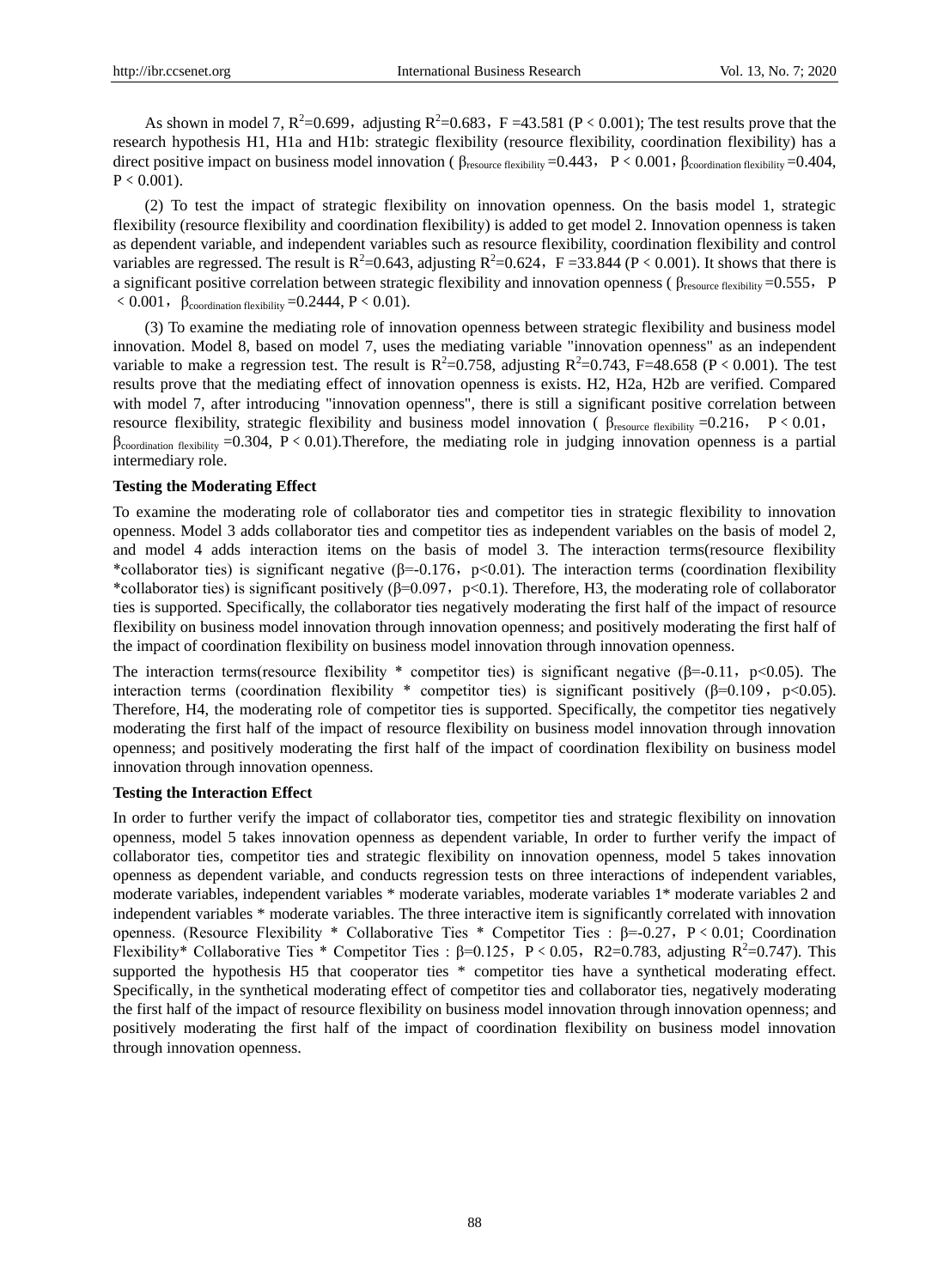## Table 4. Hypothesis Test

|                                                |                         |                     | innovation openness                            | business model innovation |                     |               |                     |                     |
|------------------------------------------------|-------------------------|---------------------|------------------------------------------------|---------------------------|---------------------|---------------|---------------------|---------------------|
| variable                                       | Model                   | Model               | Model                                          |                           | Model               | Model         | Model               | Model               |
|                                                | 1                       | 2                   | 3                                              | Model 4                   | 5                   | 6             | 7                   | 8                   |
| control variable                               |                         |                     |                                                |                           |                     |               |                     |                     |
| Enterprise Age                                 | $-0.069$                | $-0.004$            | 0.034                                          | 0.043                     | 0.021               | $-0.035$      | $-0.024$            | $-0.022$            |
| Enterprise size                                | 0.066                   | 0.058               | 0.054                                          | 0.031                     | 0.012               | 0.063         | 0.06                | 0.09                |
| Types of Enterprise Ownership                  | $-0.107$                | $-0.112$            | $-0.06$                                        | $-0.053$                  | $-0.039$            | $-0.051$      | $-0.023$            | 0.023               |
| independent variable                           |                         |                     |                                                |                           |                     |               |                     |                     |
| <b>Resource Flexibility</b>                    |                         | $0.555**$<br>$\ast$ | $0.295**$<br>$\frac{d\mathbf{r}}{d\mathbf{r}}$ | $0.31***$                 | $0.323**$<br>$\ast$ |               | $0.443**$<br>$\ast$ | $0.216**$           |
| Coordination flexibility                       |                         | $0.244**$           | $0.19*$                                        | $0.207*$                  | $0.219*$            |               | $0.404**$<br>$\ast$ | $0.304**$<br>$\ast$ |
| <b>Mediate variable</b>                        |                         |                     |                                                |                           |                     |               |                     |                     |
| innovation openness                            |                         |                     |                                                |                           |                     |               |                     | $0.409**$<br>$\ast$ |
| Moderate variable                              |                         |                     |                                                |                           |                     |               |                     |                     |
| <b>Collaborator Ties</b>                       |                         |                     | $0.509**$<br>$\frac{d\mathbf{r}}{dt}$          | $0.350**$<br>\$           | $0.119*$            |               |                     |                     |
| <b>Competitor Ties</b>                         |                         |                     | $-0.125*$<br>$\frac{1}{2}$                     | $-0.142**$                | $-0.13**$           |               |                     |                     |
| <b>Two Interaction effect</b>                  |                         |                     |                                                |                           |                     |               |                     |                     |
| Resource Flexibility * Collaborator Ties       |                         |                     |                                                | $-0.176**$                | $-0.317*$           |               |                     |                     |
| Resource Flexibility * Competitor Ties         |                         |                     |                                                | $-0.11*$                  | $-0.157*$           |               |                     |                     |
| Coordination flexibility * Collaborator Ties   |                         |                     |                                                | 0.097<br>$(+)$            | $0.148**$           |               |                     |                     |
| Coordination flexibility * Competitor Ties     |                         |                     |                                                | $0.109*$                  | $0.194**$           |               |                     |                     |
| Collaborator Ties * Competitor Ties            |                         |                     |                                                |                           | $0.127*$            |               |                     |                     |
| <b>Three Interaction effect</b>                |                         |                     |                                                |                           |                     |               |                     |                     |
| Resource Flexibility * Collaborator Ties *     |                         |                     |                                                |                           | $-0.27**$           |               |                     |                     |
| <b>Competitor Ties</b>                         |                         |                     |                                                |                           |                     |               |                     |                     |
| Coordination flexibility * Collaborator Ties * |                         |                     |                                                |                           | $0.125*$            |               |                     |                     |
| <b>Competitor Ties</b>                         |                         |                     |                                                |                           |                     |               |                     |                     |
| ${\bf R}^2$                                    | 0.219                   | 0.643               | 0.759                                          | 0.765                     | 0.783               | 0.244         | 0.699               | 0.758               |
| $\triangle R^2$                                |                         | 0.424               | 0.116                                          | 0.006                     | 0.018               | $\frac{1}{2}$ | 0.455               | 0.059               |
| Adjusted $\mathbb{R}^2$                        | 0.195                   | 0.624               | 0.741                                          | 0.735                     | 0.747               | 0.221         | 0.683               | 0.743               |
| F                                              | 8.993*<br>$\ast$ $\ast$ | 33.844*<br>$\ast$   | 41.466*<br>$\ast$                              | 25.973*<br>**             | 21.902*<br>**       | 10.349*<br>** | 43.581*<br>**       | 48.658*<br>**       |

+p<0.1, \*p<0.05, \*\*p<0.01, \*\*\*p<0.001 (double tail test)

#### **6. Research Conclusions and Implications**

#### *6.1 Research Conclusions*

this study examines the relationship between strategic flexibility (resource flexibility, coordination flexibility), innovation openness and business model innovation, and examines the moderating relationship between enterprises with competitors and partners in the business environment. Specifically, the conclusions are as follows:

(1) Innovation openness plays a mediating role between strategic flexibility and business model innovation, but this mediating role is partly. The result shows that strategic flexibility can not only have a direct impact on business model innovation, but also have an indirect impact on business model innovation through innovation openness.

(2) This study further explores the moderating role of new competitive and cooperative relationships between strategic flexibility and innovation openness in the current business environment. The result shows that collaborator ties negatively moderating the relationship between resource flexibility and innovation openness, positively moderating the relationship between coordination flexibility and innovation openness; competitor ties negatively moderating the relationship between resource flexibility and innovation openness, positively moderating the relationship between coordination flexibility and innovation openness; In addition, the results of three interaction shows that the relationship between resource flexibility and innovation openness is negatively moderated by high collaborator ties and high competitor ties, while the relationship between coordination flexibility and innovation openness is positively moderated by high collaborator ties and high competitor ties.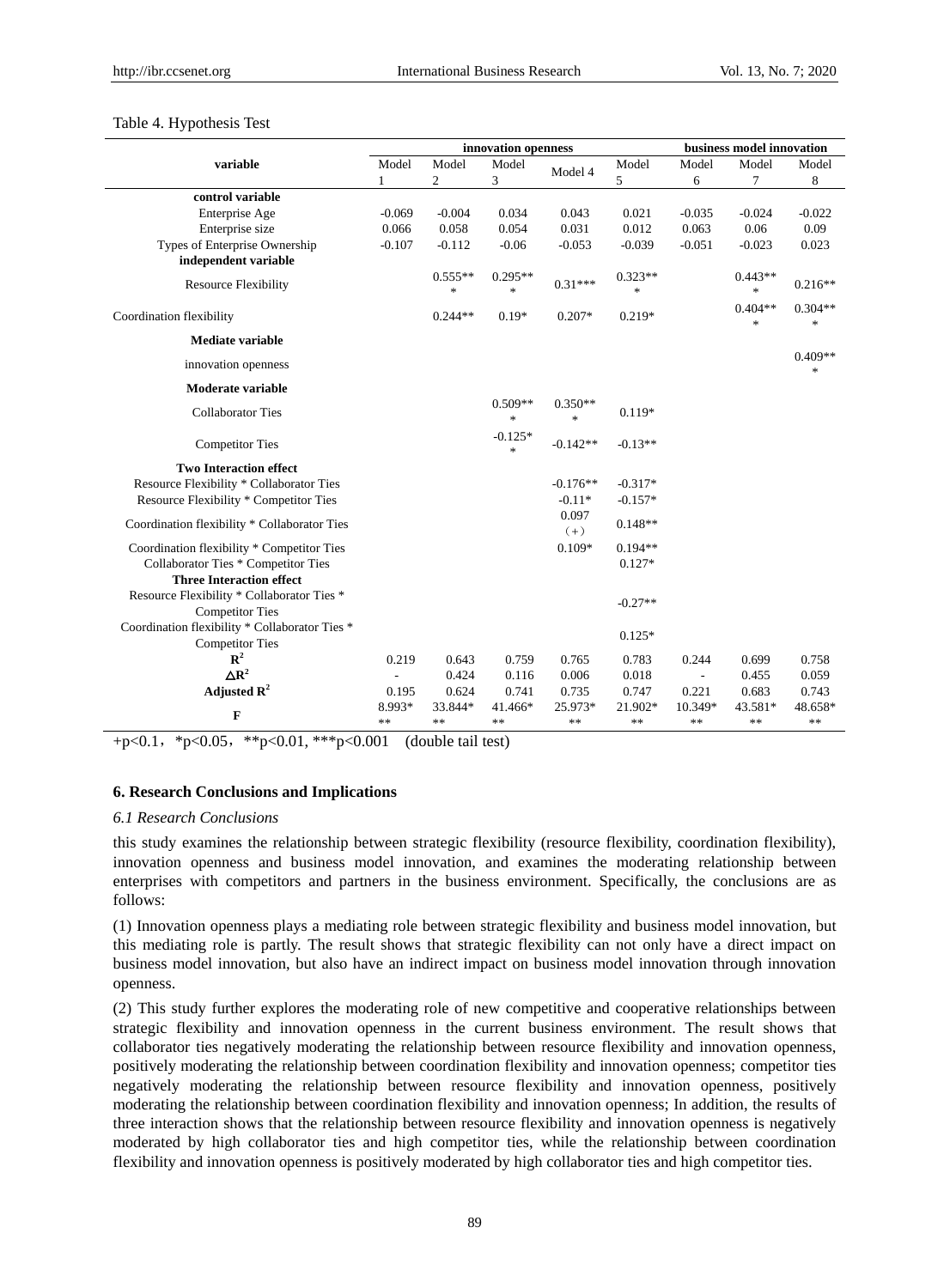## *6.2 Implications*

Enterprises' strategic flexibility will affect the degree of interaction between enterprises and external innovators, also can affect the degree of resource utilization.

Resource flexibility focuses on the potential use of resources and the difficulty of resource transformation, which is determined by the intrinsic characteristics of enterprises' internal resources. The three interaction effects of resource flexibility\* collaborator ties \* competitor ties is negatively, which indicates that resource flexibility can improve the adaptability of enterprises to environmental changes, but at the same time make decision makers more insensitive to external changes. This is because excessive resource flexibility represents a high degree of organizational commitment and confidence in the original strategy. Excessive resource flexibility within the organization will make the enterprise unwilling to change the original competition strategy with the changes of the environment, resulting in managers being insensitive to the changes of the external environment and paying less attention to the changes of consumer demand or the actions taken by competitors.

Coordination flexibility emphasizes the ability of enterprises to redefine the direction of resource allocation, reconstruct and set the use of resources. The three interaction effects of Coordination flexibility \* collaborator ties \* competitor ties is positively correlated, which means that stronger coordination flexibility can help enterprises identify the degree of environmental change, find and discover new resources or new uses of existing resources, and promote enterprises' innovation activities. Collaborative ties are further embodied in the innovation caused by customer-oriented and supplier-oriented levels; competitor ties are further embodied in the innovation of product cost then promote competition. Higher coordinating flexible enterprises can promote innovation activities through good interaction with suppliers, customers and competitors.

Therefore, it is suggested that enterprises effectively integrate the relationship between internal resources with external competitors and cooperators according to their own strategic flexibility characteristics. Develop the enterprises' coordination flexibility from the perspective of competitor and collaborator ties, explore and integrate the knowledge inside and outside to promote the enterprise's technology development, resource development, and innovation activities. From the point of view of internal resource flexibility, enterprises tend to innovate under the condition of maintaining the status quo. Enterprises can commercialize advanced ideas within enterprises by combining the open innovation mode, or bring competitive advantages by means of economies of scale, etc.

Based on this, we suggest that the open innovation model should be embedded in enterprise activities. Enterprises can open their organizational boundaries through open innovation activities, promote the transformation of resources between organizations, also promote the transformation of customer knowledge and add customer value through the interaction process with customers. However, it should be point out that in the real business environment, excessive introduction of technology from outside weakens the R&D capability of enterprises themselves, and excessive emphasis on self-R&D level will face the possibility of high cost and high failure rate. Therefore, it is suggested that enterprises should integrate open innovation and internal R&D organically in their activities according to their R&D level and the industry technological development level.

#### **Acknowledgement**

**Fund support:** Shanghai Polytechnic University scientific research found project" Research on the adaptation mechanism of innovation process management in modern service enterprises" (EGD20XQD13)

#### **References**

- Amit, R., & Zott, C. (2001). Value creation in e‐business. *Strategic management journal, 22*(6‐7), 493-520. https://doi.org/10.1002/smj.187
- Chesbrough, H. (2010). Business model innovation: opportunities and barriers. *Long range planning, 43*(2-3), 354-363. https://doi.org/10.1016/j.lrp.2009.07.010
- Chesbrough, H., & Rosenbloom, R. S. (2002). The role of the business model in capturing value from innovation: evidence from Xerox Corporation's technology spin‐off companies. *Industrial and corporate change, 11*(3), 529-555. https://doi.org/10.1093/icc/11.3.529
- D'Aveni, R. A., Dagnino, G. B., & Smith, K. G. (2010). The age of temporary advantage. *Strategic management journal, 31*(13), 1371-1385. https://doi.org/10.1002/smj.897
- Demil, B., Lecocq, X., Ricart, J. E., & Zott, C. (2015). Introduction to the SEJ special issue on business models: business models within the domain of strategic entrepreneurship. *Strategic Entrepreneurship Journal, 9*(1), 1-11. https://doi.org/10.1002/sej.1194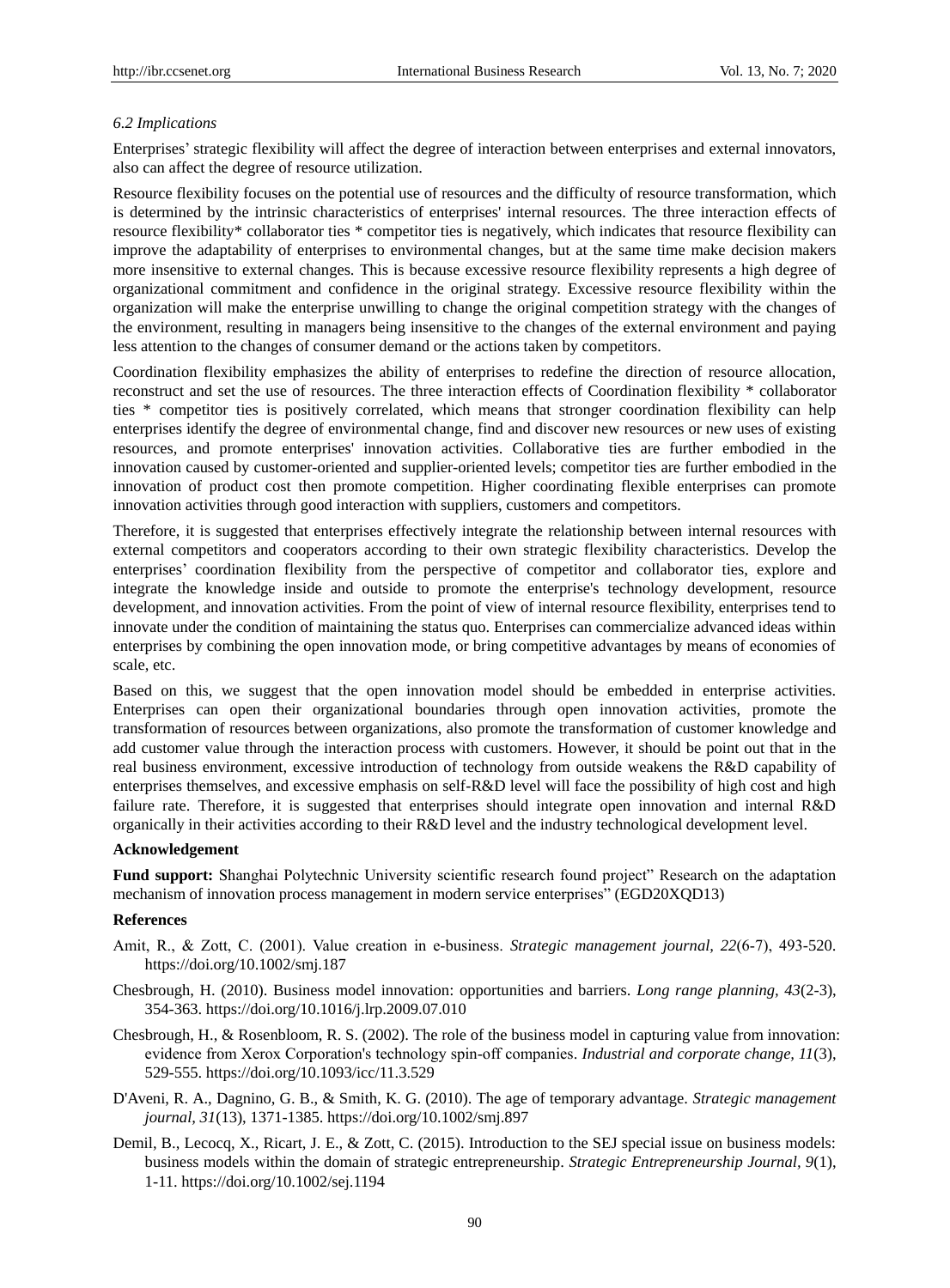- Ebersberger, B., Bloch, C., Herstad, S. J., & Van De Velde, E. (2012). Open innovation practices and their effect on innovation performance. *International Journal of Innovation and Technology Management, 9*(06), 1250040. https://doi.org/10.1142/S021987701250040X
- Eisenhardt, K., Furr, N., & Bingham, C. (2010) Microfoundations of performance: Microfoundations of Performance: Balancing Efficiency and Flexibility in Dynamic Environments [J]. *Organization Science,*  2010. https://doi.org/10.1287/orsc.1100.0564
- Faems, D., Van Looy, B., & Debackere, K. (2005). Interorganizational collaboration and innovation: Toward a portfolio approach. *Journal of product innovation management, 22*(3), 238-250. https://doi.org/10.1111/j.0737-6782.2005.00120.x
- Foss, N. J., Laursen, K., & Pedersen, T. (2011). Linking customer interaction and innovation: The mediating role of new organizational practices. *Organization Science, 22*(4), 980-999. https://doi.org/10.1287/orsc.1100.0584
- Gao, S., Xu, K., & Yang, J. (2008). Managerial ties, absorptive capacity, and innovation. *Asia Pacific Journal of Management, 25*(3), 395-412. https://doi.org/10.1007/s10490-008-9096-1
- Grimpe, C., & Sofka, W. (2009). Search patterns and absorptive capacity: Low-and high-technology sectors in European countries. *Research Policy, 38*(3), 495-506. https://doi.org/10.1016/j.respol.2008.10.006
- Guillen, M. F. (2000). Business groups in emerging economies: A resource-based view. *academy of Management Journal, 43*(3), 362-380. https://doi.org/10.5465/1556400
- Hitt, M. A., Keats, B. W., & DeMarie, S. M. (1998). Navigating in the new competitive landscape: Building strategic flexibility and competitive advantage in the 21st century. *Academy of Management Perspectives, 12*(4), 22-42. https://doi.org/10.5465/ame.1998.1333922
- Hoffmann, W. H., & Schlosser, R. (2001). Success factors of strategic alliances in small and medium-sized enterprises—An empirical survey. *Long range planning, 34*(3), 357-381. https://doi.org/10.1016/S0024-6301(01)00041-3
- Johnson, J. L., Lee, R. P. W., Saini, A., & Grohmann, B. (2003). Market-focused strategic flexibility: Conceptual advances and an integrative model. *Journal of the Academy of Marketing Science, 31*(1), 74-89. https://doi.org/10.1177/0092070302238603
- Katila, R., & Shane, S. (2005). When does lack of resources make new firms innovative? *academy of Management Journal, 48*(5), 814-829. https://doi.org/10.5465/amj.2005.18803924
- Laursen, K., & Salter, A. (2006). Open for innovation: the role of openness in explaining innovation performance among UK manufacturing firms. *Strategic management journal, 27*(2), 131-150. https://doi.org/10.1002/smj.507
- Laursen, K., & Salter, A. J. (2014). The paradox of openness: Appropriability, external search and collaboration. *Research Policy, 43*(5), 867-878. https://doi.org/10.1016/j.respol.2013.10.004
- Lazzarotti, V., Manzini, R., & Pellegrini, L. (2011). Firm-specific factors and the openness degree: a survey of Italian firms. *European Journal of Innovation Management, 14*(4), 412-434. https://doi.org/10.1108/14601061111174899
- Lee, S., Park, G., Yoon, B., & Park, J. (2010). Open innovation in SMEs—An intermediated network model. *Research Policy, 39*(2), 290-300. https://doi.org/10.1016/j.respol.2009.12.009
- Markides, C. (2006). Disruptive innovation: In need of better theory. *Journal of product innovation management, 23*(1), 19-25. https://doi.org/10.1111/j.1540-5885.2005.00177.x
- Nadkarni, S., & Narayanan, V. K. (2007). Strategic schemas, strategic flexibility, and firm performance: The moderating role of industry clockspeed. *Strategic management journal, 28*(3), 243-270. https://doi.org/10.1002/smj.576
- Peng, M. W., & Luo, Y. (2000). Managerial ties and firm performance in a transition economy: The nature of a micro-macro link. *academy of Management Journal, 43*(3), 486-501. https://doi.org/10.2307/1556406
- Sanchez, R. (1995). Strategic flexibility in product competition. *Strategic management journal, 16*(S1), 135-159. https://doi.org/10.1002/smj.4250160921
- Sanchez, R., & Mahoney, J. T. (1996). Modularity, flexibility, and knowledge management in product and organization design. *Strategic management journal, 17*(S2), 63-76. https://doi.org/10.1002/smj.4250171107